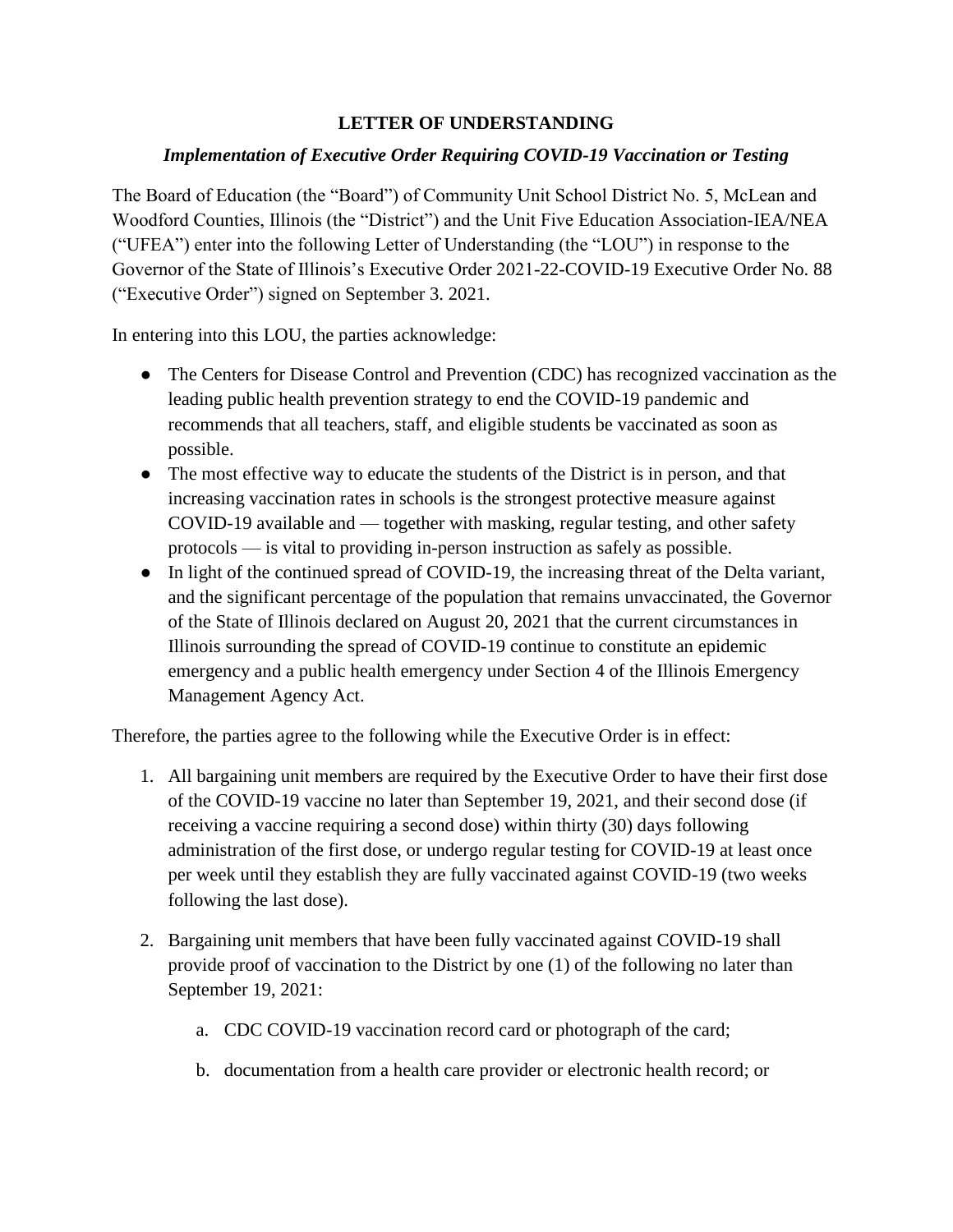c. state immunization records

Any of the aforementioned documentation shall be maintained in the bargaining unit member's medical record file stored at the District Office, separate from their personnel file. Such information shall be considered confidential and only accessible in accordance with State and Federal law.

- 3. Bargaining unit members that are not fully vaccinated against COVID-19 or have not submitted proof of vaccination by September 19, 2021 must, according to the Executive Order, undergo testing for COVID-19 at least once a week until they establish that they are fully vaccinated against COVID-19. The Illinois Department of Public Health (IDPH) recommends that school personnel be tested using a PCR test if available. The testing must be done using a test that either has Emergency Use Authorization by the FDA or be operating per the Laboratory Developed Test requirements by the U.S. Centers for Medicare and Medicaid Services. The testing may be conducted onsite at a school (if available) through one of the following options listed below or bargaining unit members may participate in testing elsewhere. Bargaining unit members shall submit test results to their immediate supervisor. Such information shall be considered confidential and only be accessible in accordance with State and Federal law. If it is to be maintained in the bargaining unit member's medical record file, it will be stored at the District Office separate from their personnel file.
	- a. Bargaining unit members choosing to participate in testing onsite may do so at their homebase on the scheduled day and time, or if testing is unavailable when they are at their homebase, at another designated location in the District where testing is available as agreed to with their supervisor. It is understood by the parties that onsite testing through Shield requires an employee to sign up for their homebase or designated location a week in advance.
	- b. Bargaining unit members are not required to undergo testing for COVID-19 outside the contractual workday. However, they may voluntarily choose to be tested outside of the school setting and outside their contractual workday, it being understood by the parties that the obligation for testing is placed on the bargaining unit member pursuant to the Executive Order.
- 4. Bargaining unit members may be exempt from the requirement to be fully vaccinated against COVID-19 if:
	- a. vaccination is medically contraindicated, including any individual who is entitled to an accommodation under the Americans with Disabilities Act or any other law applicable to a disability-related reasonable accommodation, or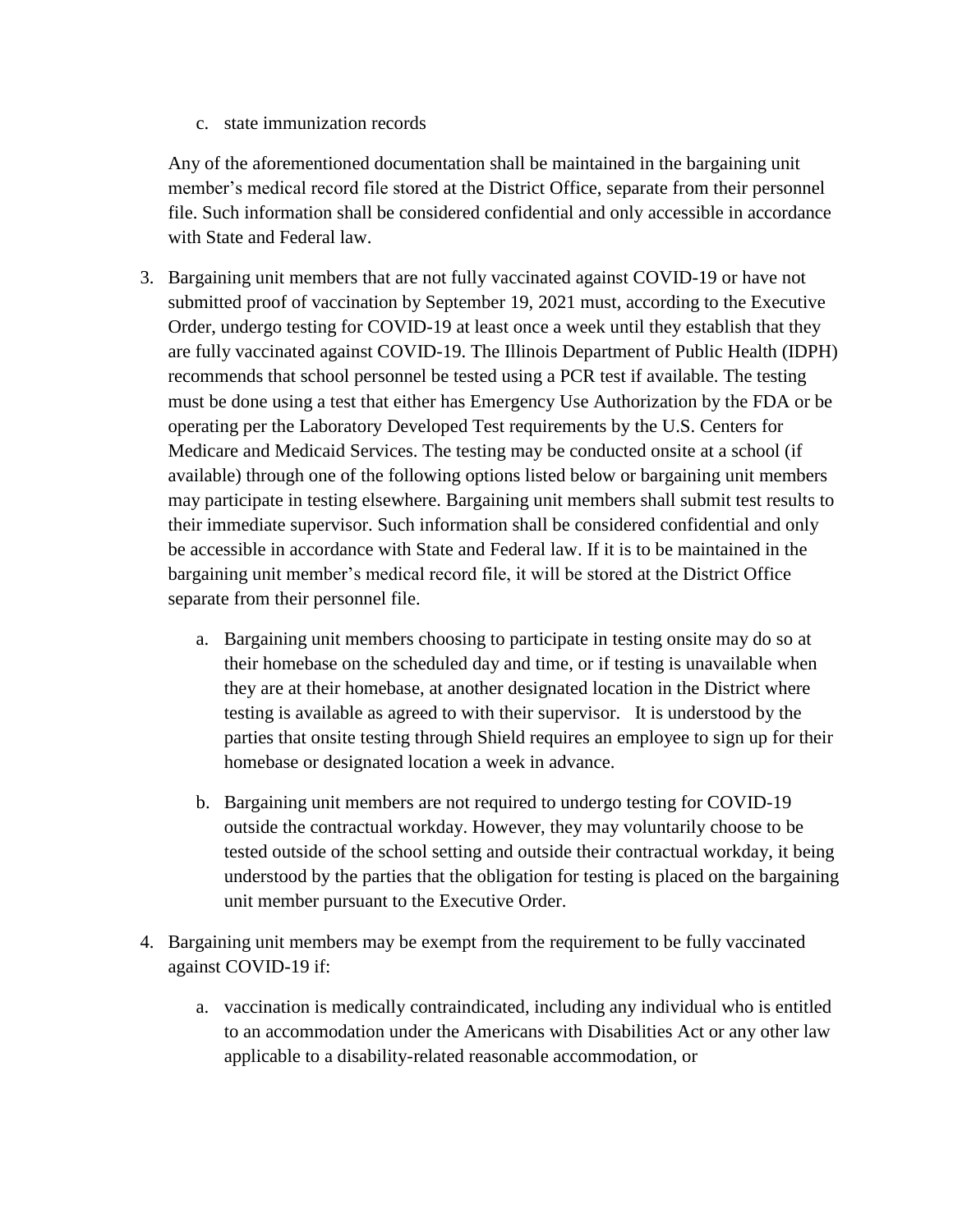b. vaccination would require the individual to violate or forgo a sincerely held religious belief, practice, or observance.

Individuals who demonstrate they are exempt from the vaccination requirement shall undergo, at a minimum, weekly testing as provided for in Section 3 of this LOU.

- 5. As per the Executive Order, the District shall exclude bargaining unit members who are not fully vaccinated against COVID-19 from the premises unless they comply with the testing requirements specified in Section 3 of this LOU.
- 6. Bargaining unit members who fail to comply with the Executive Order will:
	- a. Be provided first with verbal direction to provide proof of being fully vaccinated, proof of being tested onsite at a school within the current work week, or a negative test result obtained elsewhere within the current work week.
	- b. Then, if still failing to comply, be provided written direction to not return to work until they provide proof of being fully vaccinated, proof of being tested onsite at a school within the current work week, or a negative test result obtained elsewhere within the current work week. Bargaining unit members will be paid for the first 48 hours to provide time to provide such documentation.
	- c. And then, if still failing to comply with written direction after 48 hours, be docked pay until they provide proof of being fully vaccinated, proof of being tested onsite at a school within the current work week, or a negative test result obtained elsewhere within the current work week.
- 7. Bargaining unit members who wish to not comply with the vaccination or testing requirements of the Executive Order are encouraged to consider requesting one of the negotiated unpaid leaves of absence found in Article 10 of the parties' Negotiated Agreement ("CBA"). Bargaining unit members may request such leaves of absence by submitting a written request (email is sufficient) to the District's Human Resources Department.
- 8. Bargaining unit members who wish to obtain a COVID-19 vaccination shall attempt to schedule an appointment outside of the workday. However, if an appointment outside the workday is not possible, bargaining unit members will be granted paid leave during the workday in order to receive a COVID-19 vaccination, and shall not be required to use their own leave for such purpose. Unless experiencing side effects, bargaining unit members should return to work following their vaccination for the remainder of the work day. In addition, bargaining unit members receiving the COVID-19 vaccination will be granted up to one (1) paid day to remain home if experiencing side effects resulting from the COVID-19 vaccination. For clarity, only one (1) total paid day will be granted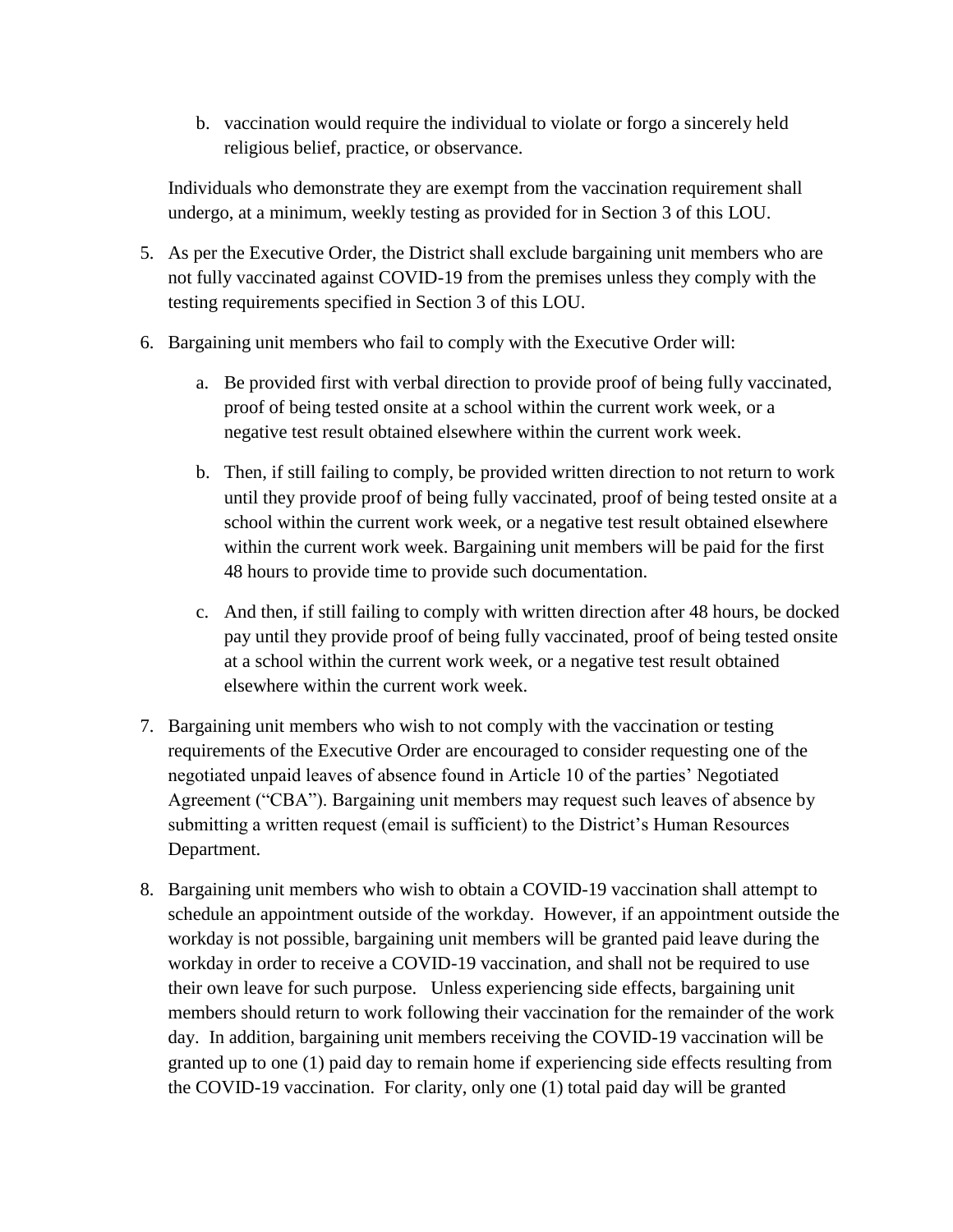regardless of whether the vaccine is administered in one dose or two doses (i.e. bargaining unit members will not be granted a paid day per dose). Such time should be recorded by the bargaining unit member in Tyler as "Leave With Pay" with a note that the leave is for an "appointment for COVID-19 vaccination" or "due to side effects resulting from COVID-19 vaccination". Any bargaining unit member requiring more than one (1) day absence because of COVID-19 vaccination side-effects, shall use their accumulated sick leave.

- 9. The parties agree that bargaining unit members may access up to ten (10) days each from the Sick Leave Bank (10.11a of the CBA), if eligible as provided in 9.a. below, so long as they have met the conditions in 9.b. below:
	- a. Eligible Bargaining Unit Members

Eligible bargaining unit members are those bargaining unit members who:

- (1) are not vaccinated, have received approval of an exemption from vaccination under the allowable exemptions as provided in Section 4 of this LOU, and who are required to quarantine as a result of a close contact with an individual at school who has tested positive for or been clinically diagnosed with COVID-19; or
- (2) are required to isolate as a result of a COVID-19 positive test or COVID-19 symptoms.
- b. Conditions for Use of Sick Leave Bank
	- (1) Bargaining unit members must have donated to the sick leave bank during the 2021-22 school year.
	- (2) Bargaining unit members will be provided one (1) week from the time of this LOU being executed to contribute to the sick leave bank if they previously did not donate during the 2021-22 school year.
	- (3) Eligible bargaining unit members need not exhaust their own accumulated sick leave prior to accessing the sick leave bank.
	- (4) Eligible bargaining unit members wishing to use sick leave bank days for such purposes shall not be required to use the traditional sick leave bank request form or provide additional documentation from a doctor and instead should email their intent to the Association President and the District's Human Resources Department for consideration and approval.

This Section 9 will be retroactive to the start of the 2021-2022 school term (i.e. August 18, 2021). Any bargaining unit member who used their accumulated sick leave for isolation as a result of a COVID-19 positive test or COVID-19 symptoms, should email their request to use sick leave bank days rather than their accumulated sick leave to the Association President and the District's Human Resources Department for consideration and approval.